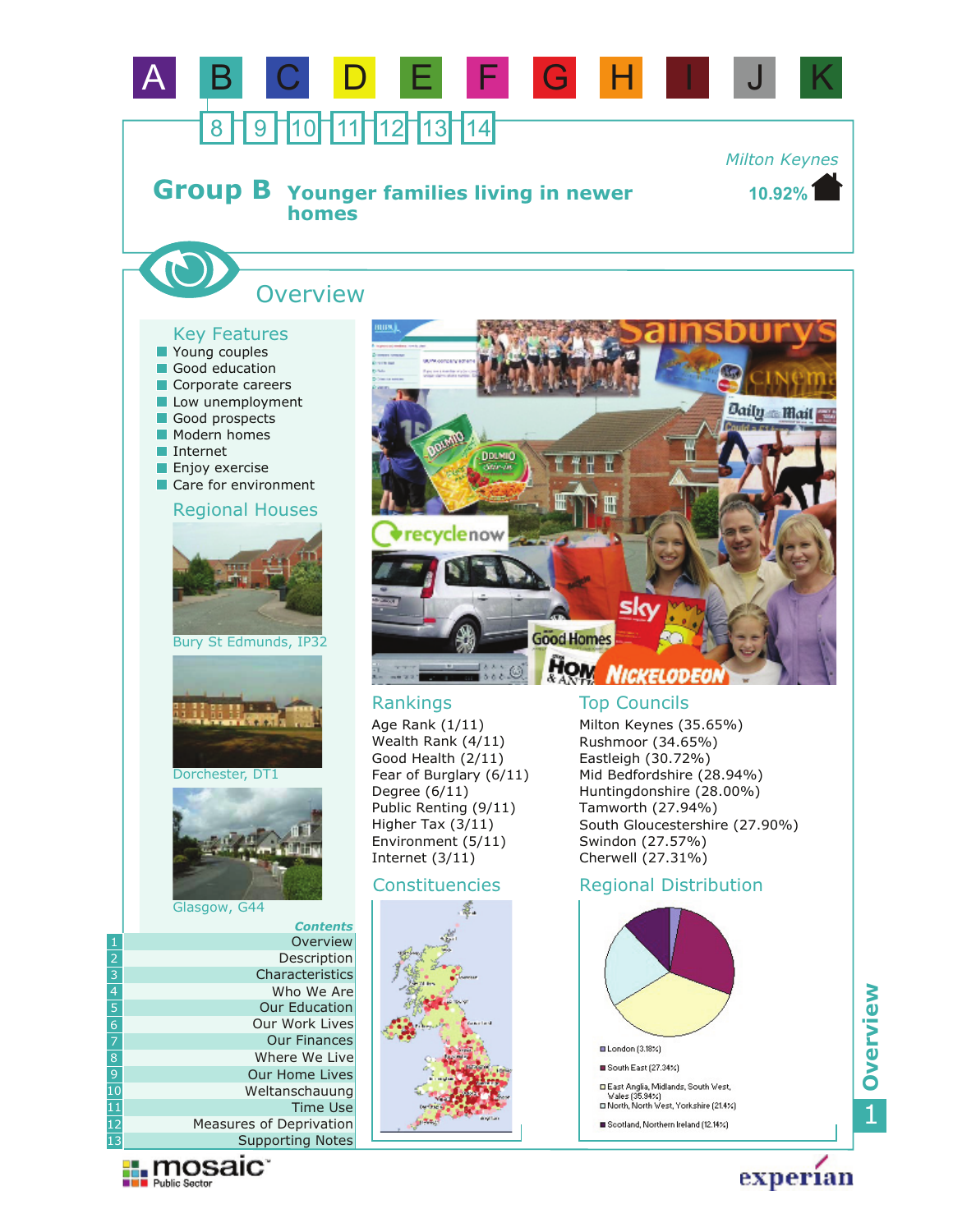

## **Group B** Younger families living in newer **homes**

**10.92%** *Milton Keynes*

*Group B* contains people whose focus is on career, home and family. These are mostly younger age groups who are married, or at least in a permanent relationship, and are now raising children in post war family houses, often in areas of the country with rapidly growing populations. The focus of expenditure is on equipment for the home and garden, and the immediate family unit is the principal focus of leisure activities.

> **Key Features Communication** Enjoy exercise Internet Corporate careers Low unemployment Good prospects Care for environment Modern homes Good education Young couples

**Receptive** Internet and e-mail Digital TV Entertainment magazines Mid-market tabloids

### **Unreceptive**

Terrestrial TV Broadsheet newspapers

# Description - Public Sector Focus

**Explorance in The Public Sector** 

Education Adults living in *Group B* have generally left education with adequate rather than exceptional qualifications. Most have qualifications at `O' level. Of those who stayed on to gain `A' levels, two-thirds went further to gain a degree. However, the proportion with degrees reflects no more than the national average. Similarly, children tend to attain satisfactory rather than outstanding, educational success. Throughout their school life their performance is above the national average, but only by marginal amounts. As a result, fewer of these children attend university than would normally be expected. Generally, this Group does not qualify for free school meals, and very few of the children have refugee status.

Health General health levels are good, which is partly reflective of their age. Even adjusting for age there are low levels of hospital admissions, and relatively few cases of alcohol and drug abuse, or teenage pregnancies. *Group B* has what can best be described as a neutral lifestyle. Their diet is neither good nor bad, and their consumption of beer reflects the national average. They are more likely to be gym members, although this may be more reflective of age than a desire for a particularly healthy lifestyle. A much higher than average proportion have medical insurance provided by their employer, but the proportion taking their own private insurance reflects the national average.

Crime Fear of crime is less than the national average. The biggest concern is fear of car crime which is, to an extent, borne out by actual incidents. Conversely, there is little concern for, or evidence of, racial abuse and attacks which is reflective of the ethnic mix. Where an offence does occur there is a general level of satisfaction with the police response.

Finances Group B has a strong requirement for credit. Quite apart from a new house that requires a mortgage, one or perhaps two cars need to be financed in order to enable people to drive to work, in places where public transport is poorly developed. Many residents will look to credit to buy consumer durables such as beds, living room furniture and kitchen appliances. With steady incomes and often with two parents working these debts are usually affordable and are typically spread across credit cards, personal loans and retail credit. The majority of people in *Group B* are basic rate tax payers, although a larger proportion pays at the higher rate than the national average. They therefore tend not to require the support of the state, and are likely to pay their council tax bills. A significant number are making private pension provision.

Environmental Issues Whilst this Group shows concern for the environment, it is not particularly prepared to do anything of significance about it. Many are not prepared to pay more for environmentally friendly products. This Group's dependence on the car makes them the most likely, with the exception of the rural community, to have high vehicle emissions. Annual mileage tends to be high, often in excess of 40,000 miles, and two car households are commonplace. The only noticeable positive contribution to the environment comes from housing, where the relatively modern nature of properties means that they have higher levels of insulation and more efficient heating and lighting than older properties.

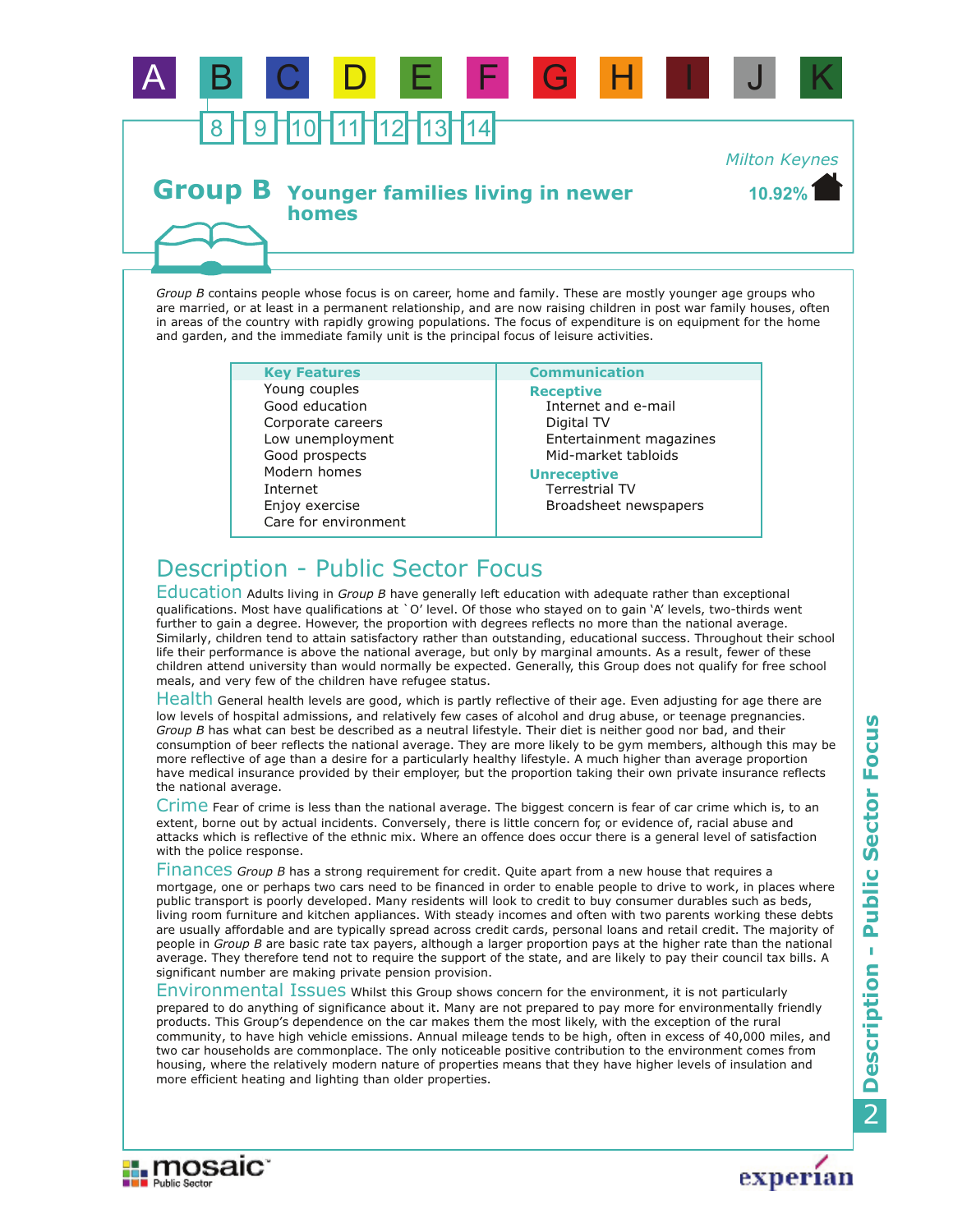

#### **Younger families living in newer homes Group B**

# Description - Sociology and Environment

Summary Group B contains people whose focus is on career, home and family. These are mostly younger age groups who are married, or at least in a permanent relationship, and are now raising children in post war family houses, often in areas of the country with rapidly growing populations. The focus of expenditure is on equipment for the home and garden, and the immediate family unit is the principal focus of leisure activities.

Demography Group B is a group of people, most of whom have acquired some worthwhile vocational or professional skills, that have enabled them to secure positions within large organisations, whether in the private or the public sector, which provide the prospect of future career advancement. Whilst not all of the people in this Group are necessarily particularly well paid today, most of them can look forward to regular promotions or to increases in grade within agreed salary scales in future years. Most of them are working in secure positions, and many of them benefit from fringe emoluments such as a company car or an occupational pension scheme. The narrowing focus on a particular career, whether with a single employer or within a particular profession, is likely to coincide with a parallel evolution in personal relationships, towards a stable partner and towards the consideration of longer term issues, whether, and if so when, to have children, whether, and if so where, to purchase their own property investment and where in the country to look for permanent jobs. For such people modern, purpose built family housing, set in estates with many other young families and within easy reach of good jobs located on major new industrial or office 'parks', is more appropriate than the rented, inner city flats and terraced houses that many of them may have put up with when students or after leaving university. This population, therefore, consists mostly of young couples with pre-school and school age children, living in relatively recently built family accommodation, some detached, other semi-detached on new estates often some considerable distances from the cores of major commercial centres but within an easy drive of many potential work places.

Environment Neighbourhoods of *Group B* are located typically on estates that have been built since 1945 by major national house builders, usually on greenfield sites on the edge of medium sized towns. These are places in which planners have decreed that new housing should be allowed, and are often situated close to areas of rapid employment growth. Not only are the houses new but so too are the roads, the shopping centres, the schools and the hospitals. Such areas are therefore attractive to people to whom 'newness' is more attractive than 'heritage', who want to build a better future for themselves in a planned environment rather than re-create the styles or communities of previous generations. In these environments the newness of the houses is complemented by the orderliness of the gardens, the absence of weeds, overgrown copses or uncultivated spaces, by the cleanliness of public open spaces and by the convenience of access to supermarkets and shopping centres. Not only do such areas provide a safer and a more orderly alternative to inner city locations but they also provide a community of like minded people, sharing common concerns and values. It will be easier both for parents and for children to establish new friendships among people, many of whom are living far away from family and student friends.

Economy Group B is typically found in areas of rapidly expanding employment, around towns such as Swindon, Northampton and Milton Keynes. Some of the new jobs that attract people to these new areas are in locally grown businesses in new industrial sectors such as information technology, biotechnology or business services. Other jobs are created by organisations relocating from inner city sites to new greenfield office parks that are close to the motorway network and within easy reach of the type of housing which can be afforded by the types of people whom they would hope to employ.





*(Continued)*

**10.92%**

*Milton Keynes*